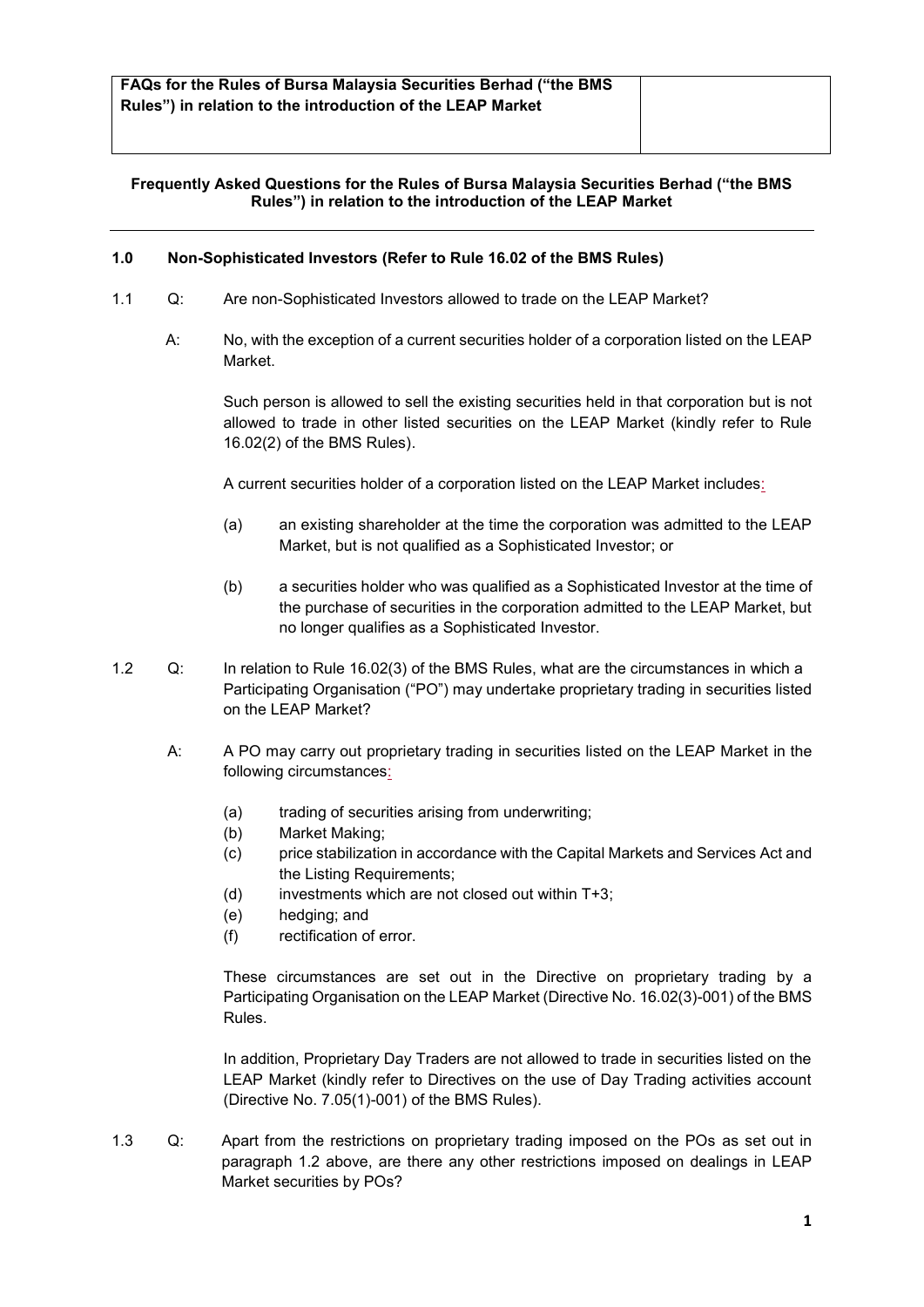| FAQs for the Rules of Bursa Malaysia Securities Berhad ("the BMS |  |
|------------------------------------------------------------------|--|
| Rules") in relation to the introduction of the LEAP Market       |  |

A: No, the restrictions imposed are only in respect of proprietary trading by POs and in respect of Day Trading. POs are free to deal in LEAP Market securities in other ways such as trading on behalf of their clients or acting as an underwriter for the LEAP Market listed corporation.

# **Account Tagging**

- 1.4 Q: How do POs exercise control in restricting non-Sophisticated Investors from trading in the LEAP Market?
	- A: To avoid other clients from trading on the LEAP Market, POs are required to make the necessary arrangements with their respective IT vendors to differentiate Sophisticated Investors against non-Sophisticated Investors e.g. through account tagging and have the front/ back-office system restrict non-Sophisticated Investors from buying/selling in the LEAP Market.

# **Know Your Client ("KYC")**

- 1.5 Q: How should POs conduct the Know Your Client assessments on the Sophisticated Investors?
	- A: Pursuant to Rule 16.02(2), before a PO opens a trading account for the Sophisticated Investor, it must obtain all relevant essential information about the Sophisticated Investor in relation to his intention to trade in the LEAP Market. It must verify the Sophisticated Investor's identity and the authenticity of his application.

Rule 16.02(2) also requires POs to take reasonable steps and exercise due diligence in learning the essential facts as to the Sophisticated Investor's investment objective and financial position prior to opening of the trading account to trade in the LEAP Market.

After an account is opened, POs should review the Sophisticated Investor's KYC if there are clear circumstances which warrant a review of their clients' financial status by conducting the following:

- (a) Where the existing Sophisticated Investors' trading accounts have been suspended by the POs e.g. due to a default in payment, POs should reassess the financial standing of their clients, to ensure that they continue to qualify as Sophisticated Investors, before allowing them to reactivate their trading accounts and trade on the LEAP Market.
- (b) Where the POs become aware that their clients no longer qualify as Sophisticated Investors e.g. through news, bankruptcy notice, notification from the relevant parties etc., POs should reassess the financial standing of such investors, before allowing them to resume trading on the LEAP Market.

In addition, POs should also require the Sophisticated Investors to immediately inform them if the Sophisticated Investors no longer qualify to trade on the LEAP Market.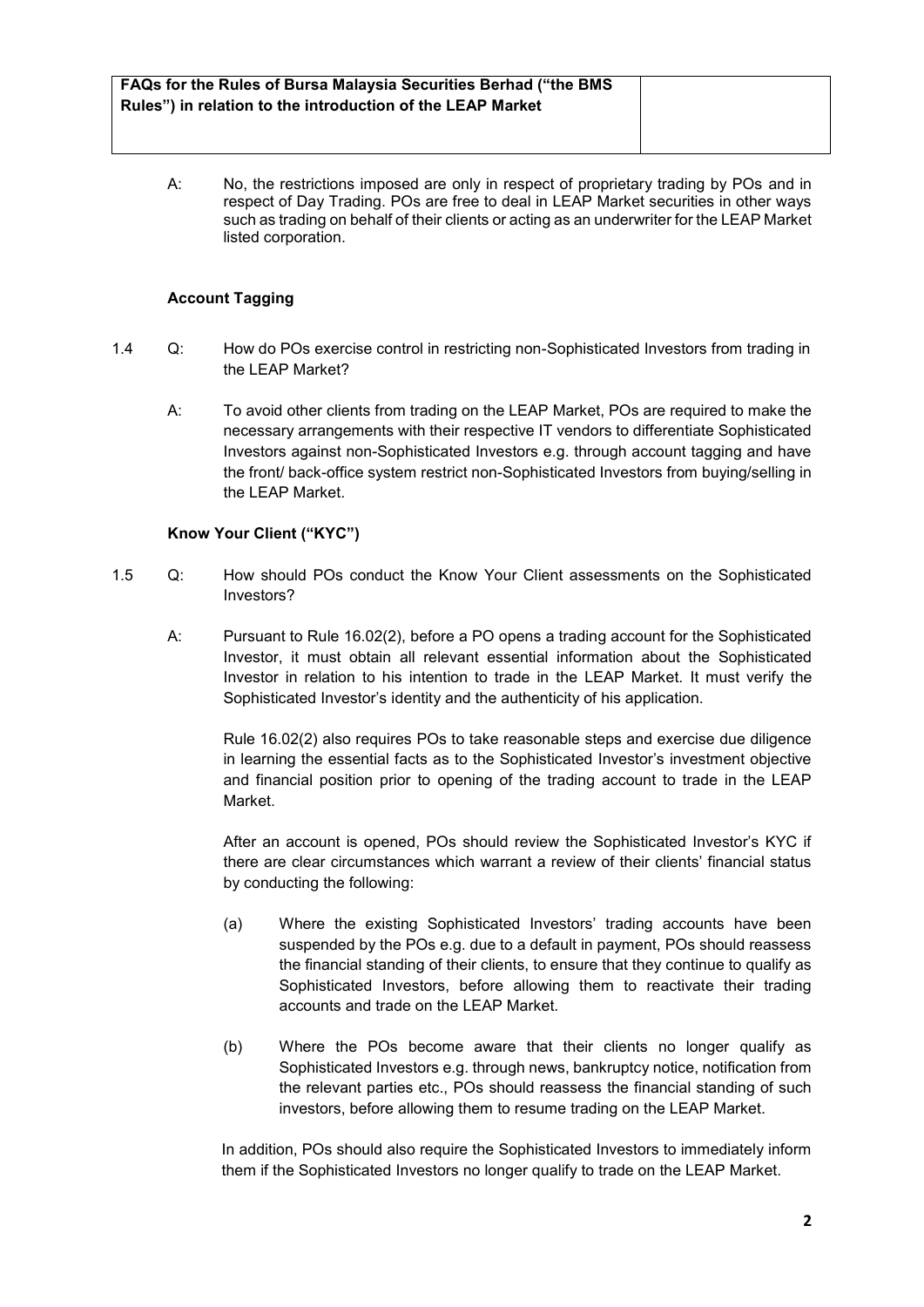| <b>FAQs for the Rules of Bursa Malaysia Securities Berhad ("the BMS</b> |  |
|-------------------------------------------------------------------------|--|
|                                                                         |  |
| Rules") in relation to the introduction of the LEAP Market              |  |
|                                                                         |  |
|                                                                         |  |
|                                                                         |  |

# **2.0 Risk Disclosure Statement (Refer to Rule 16.03 of the BMS Rules)**

- 2.1 Q: Rule 16.03 provides that a PO may only execute a client's first instruction to trade on the LEAP Market after receipt of a duly executed risk disclosure statement in the form provided by the PO. What is the purpose of the risk disclosure statement?
	- A: The purpose of the risk disclosure statement is to inform LEAP Market investors about the additional risks of trading in securities on the LEAP Market apart from the normal risks involved in trading in securities. Since the LEAP Market is a market designed to accommodate small or medium sized enterprises ("**SME**") to which a higher investment risk may be attached, the risk of loss may be higher.
- 2.2 Q: Who will be responsible to provide a copy of the risk disclosure statement to the investors?
	- A: The risk disclosure statement will be provided by the Participating Organisations ("**POs**") to their clients for signing.
- 2.3 Q: Is there a prescribed risk disclosure statement provided by the Exchange that POs are required to give to the clients?
	- A: The Exchange does not require POs to use a prescribed template. POs are free to provide their clients with a risk disclosure statement that suits their needs. However, for reference purposes, POs may refer to the sample risk disclosure statement provided in **Appendix A** of these FAQs.

[End of FAQs]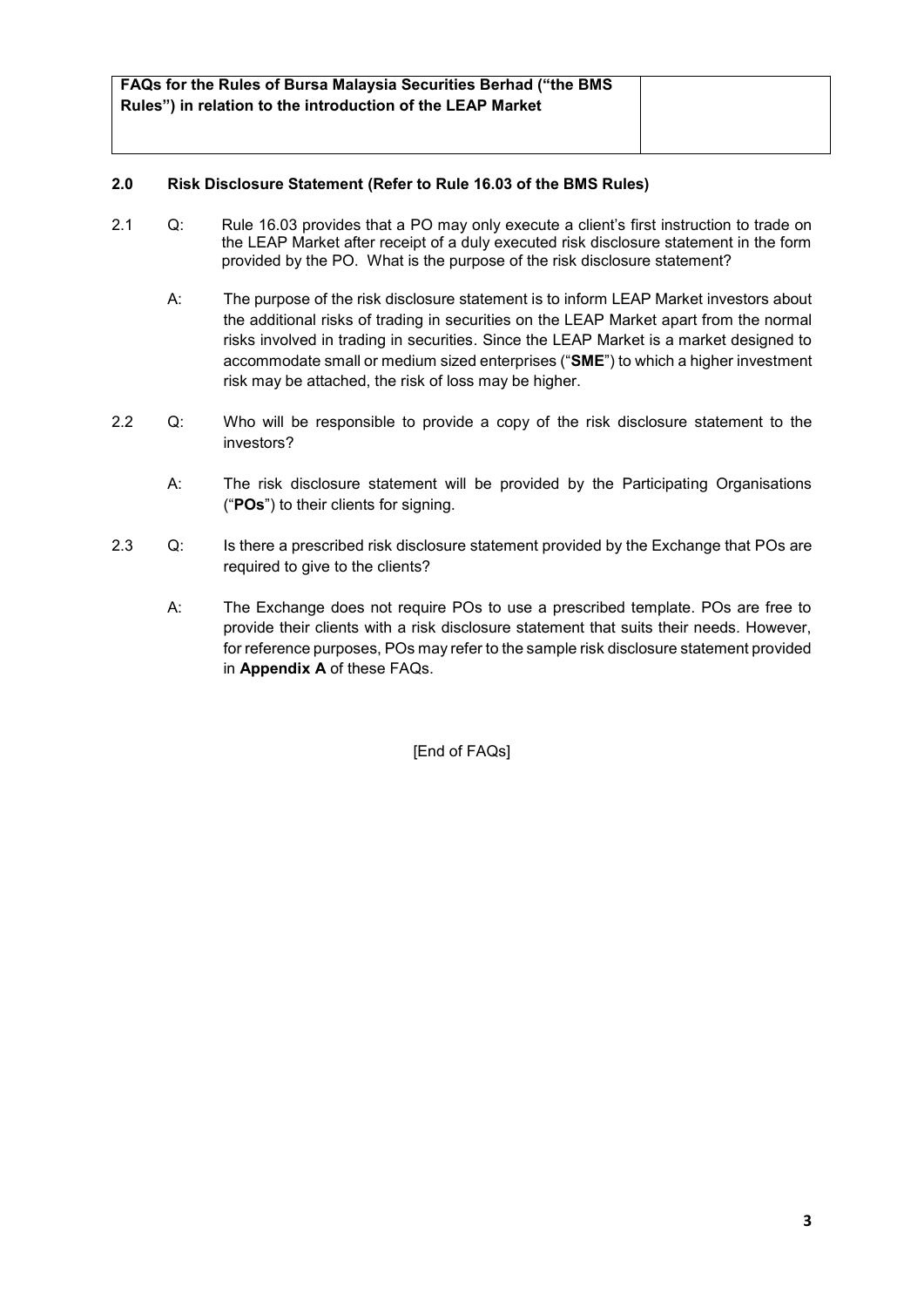### **SAMPLE**

# **APPENDIX A**

# **LEAP MARKET RISK DISCLOSURE STATEMENT**

- (1) The LEAP Market is aimed at facilitating access to the capital market by small or medium sized enterprises ("SMEs") to which a higher investment risk may be attached. This market is a qualified market meant for sophisticated investors only, i.e. those who qualify under Part I of Schedules 6 and 7 of the Capital Markets and Services Act 2007 ("CMSA"). The issue or offer of securities on the LEAP Market is based on an information memorandum, and not a full prospectus registered with the Securities Commission Malaysia under section 233 of the CMSA. In the LEAP Market, sophisticated investors will have the full responsibility for evaluating the disclosed information, as well as the merits and risks of investing.
- (2) The purpose of this statement is to inform you that apart from the normal risks involved in trading in securities, trading securities in the LEAP Market comes with other additional risks. You should NOT invest in the securities offered unless you are a sophisticated investor and you fully understand and are prepared to take the risks. You should assess whether the purchase of the securities is suitable for you in light of your knowledge, financial means, investment objectives and the risks you are prepared to take. The risks of investing in such securities include but are not limited to the following:

#### (i) **Small Companies**

Generally, the listed companies on the LEAP Market are smaller than the listed companies on the ACE Market or Main Market and may not have a proven track record in terms of operating history or profit track record. Hence, you should be aware that there is a higher risk of business failures which may adversely impact your investments should you choose to invest.

#### (ii) **Minimum Requirements on Disclosure and Governance**

The LEAP Market has a regulatory framework on disclosure and post-listing requirements appropriate for sophisticated investors only. This framework may be less prescriptive than that in the ACE Market or Main Market. The listed companies on the LEAP Market are required to provide only key information about its business plan, operations and financial information. This may affect your ability to make fully informed investment decisions.

#### (iii) **Liquidity Risks**

As a market limited to sophisticated investors only, the LEAP Market may not have the trading activities or liquidity of the ACE Market or Main Market. You may not be able to exit your investment as easily as in the ACE Market or Main Market. Limited trading activities or illiquidity in the LEAP Market may increase the risk of loss by making it difficult to effect transactions or sell the LEAP Market securities.

(3) This brief statement cannot disclose all the risks and other significant aspects of trading securities in the LEAP Market. You should understand the key characteristics, business plan and financial information of the companies listed on the LEAP Market thoroughly and carefully study all the risks associated with securities in the LEAP Market and/or seek independent professional advice before you decide to invest.